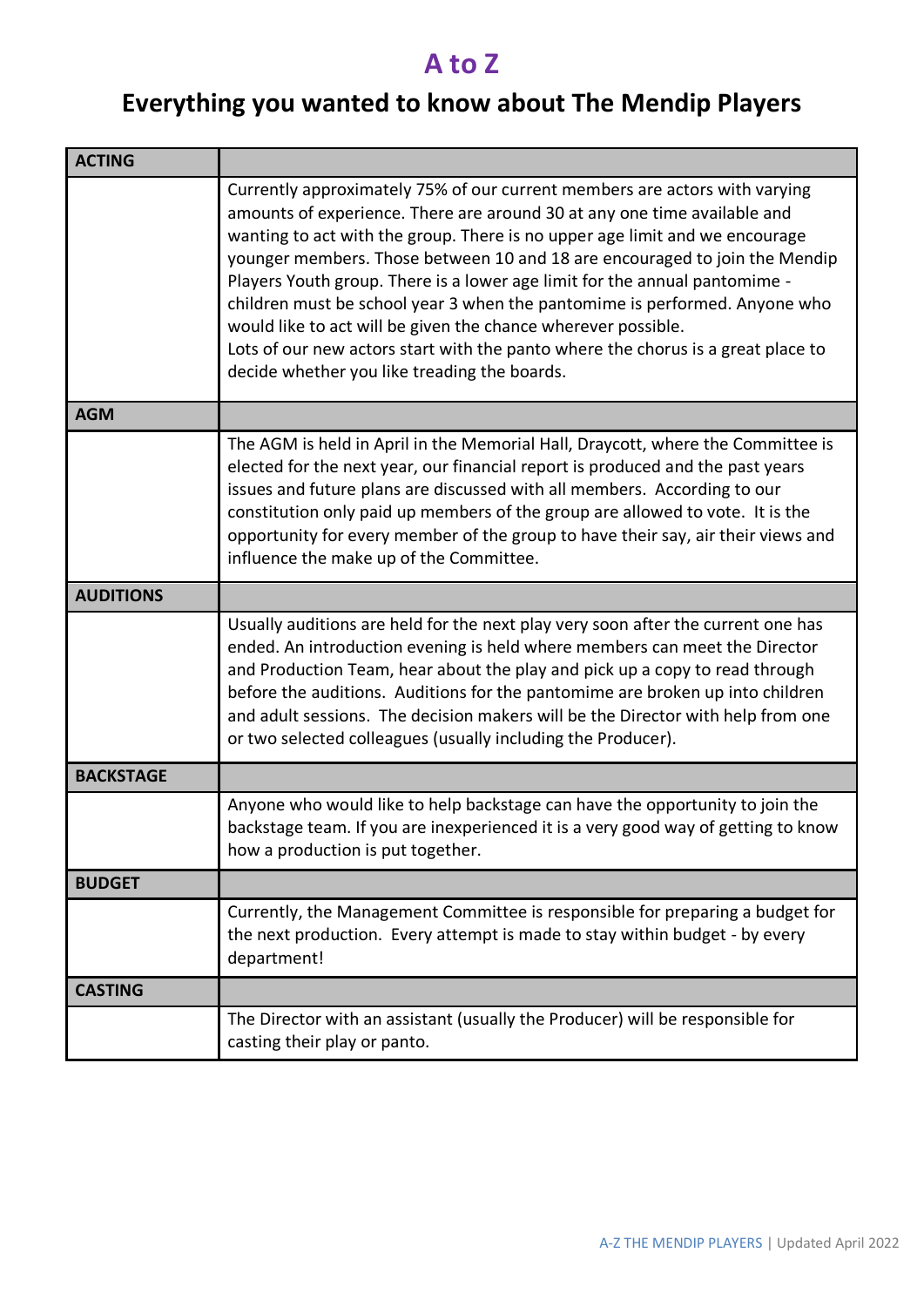| <b>CHILDREN</b>     |                                                                                                                                                                                                                                                                                                                                                                                                                                                                                                                                                                                                                                                                                                 |
|---------------------|-------------------------------------------------------------------------------------------------------------------------------------------------------------------------------------------------------------------------------------------------------------------------------------------------------------------------------------------------------------------------------------------------------------------------------------------------------------------------------------------------------------------------------------------------------------------------------------------------------------------------------------------------------------------------------------------------|
|                     | Children are rarely involved in the plays but they play a very important role in the<br>annual pantomime. Minimum age for children is School Year 3. Children between<br>the ages $10 - 18$ are invited to join the Mendip Players Youth group. Any child<br>involved in a production or in the youth group must be registered with the<br>Society (see Subscriptions). We can have up to 40 children involved in the panto.<br>Our Panto is extremely popular and some of our children have gone on to<br>become valuable members of the society as adults.                                                                                                                                    |
| <b>CHOREOGRAPHY</b> |                                                                                                                                                                                                                                                                                                                                                                                                                                                                                                                                                                                                                                                                                                 |
|                     | Dance routines play their part most memorably in the panto where some quite<br>sophisticated routines are performed, usually by the junior and adult chorus.<br>Members of the society choreograph these dances although we have co-opted<br>professional help in the past.                                                                                                                                                                                                                                                                                                                                                                                                                     |
| <b>COMMITTEE</b>    |                                                                                                                                                                                                                                                                                                                                                                                                                                                                                                                                                                                                                                                                                                 |
|                     | The Management Committee has the responsibility to ensure the Society is<br>properly run, they decide on the plays or pantomimes to be performed and plan<br>the thinking about future productions. They take decisions regarding purchases<br>and how best to use our resources both personally and financially. The<br>Committee is made up of 8 members. The Chairperson, Vice Chairperson,<br>Secretary, Treasurer and Minute Secretary are elected every three years. The<br>Committee meets approximately 10 times a year and has the power to call<br>extraordinary meetings if the need arises. All meetings are minuted and the<br>Chairperson and Treasurer give a report at the AGM. |
| <b>CONSTITUTION</b> |                                                                                                                                                                                                                                                                                                                                                                                                                                                                                                                                                                                                                                                                                                 |
|                     | A copy of the constitution is available for any member to read. Any changes to<br>the constitution have to be agreed by the Committee and put forward at the<br>AGM or an Extraordinary General Meeting.                                                                                                                                                                                                                                                                                                                                                                                                                                                                                        |
| <b>CONTINUITY</b>   |                                                                                                                                                                                                                                                                                                                                                                                                                                                                                                                                                                                                                                                                                                 |
|                     | See 'Prompt'                                                                                                                                                                                                                                                                                                                                                                                                                                                                                                                                                                                                                                                                                    |
| <b>COSTUME</b>      |                                                                                                                                                                                                                                                                                                                                                                                                                                                                                                                                                                                                                                                                                                 |
|                     | See 'Wardrobe'                                                                                                                                                                                                                                                                                                                                                                                                                                                                                                                                                                                                                                                                                  |
| <b>DIRECTING</b>    |                                                                                                                                                                                                                                                                                                                                                                                                                                                                                                                                                                                                                                                                                                 |
|                     | If a member of the society would like to direct a play or panto they must put<br>their proposal to the committee. Whilst we are happy to encourage new<br>directors, inexperienced members may be encouraged to be an assistant director<br>before taking on all the responsibilities of full directorship. The Director will<br>audition, cast, put together the production team and set the rehearsal schedules<br>as well as working with the actors to present the chosen play. With a Producer at<br>her/his side to keep an eye on timings and budget etc the director runs the show!                                                                                                     |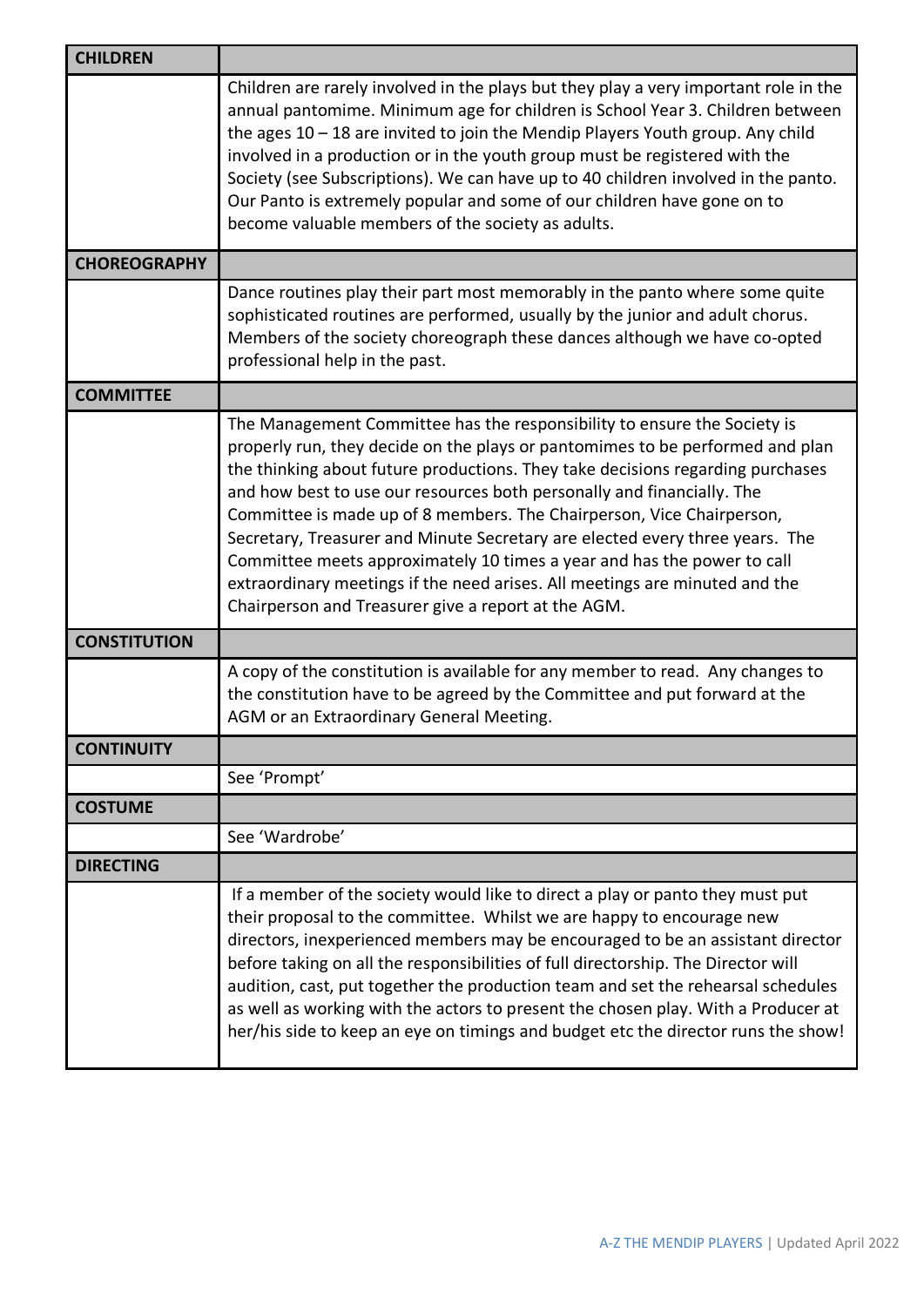| <b>FEES</b>                      |                                                                                                                                                                                                                                                                                                                                                                                                                                                                                                                   |
|----------------------------------|-------------------------------------------------------------------------------------------------------------------------------------------------------------------------------------------------------------------------------------------------------------------------------------------------------------------------------------------------------------------------------------------------------------------------------------------------------------------------------------------------------------------|
|                                  | See Subscriptions                                                                                                                                                                                                                                                                                                                                                                                                                                                                                                 |
| <b>FRONT OF</b><br><b>HOUSE</b>  |                                                                                                                                                                                                                                                                                                                                                                                                                                                                                                                   |
|                                  | Meeting and greeting our audience, selling the tickets and organising the raffle,<br>selling the drinks and refreshments and providing lots of information about The<br>Mendip Players are all part of the FOH function. FOH is a popular place for non<br>actors to do their stuff.                                                                                                                                                                                                                              |
| <b>JOINING-</b><br><b>HOW TO</b> |                                                                                                                                                                                                                                                                                                                                                                                                                                                                                                                   |
|                                  | Come and join us! Contact the Secretary on mendipplayerssecretary5@gmail.com<br>or see the website for more details www.themendipplayers.co.uk                                                                                                                                                                                                                                                                                                                                                                    |
| <b>LICENCES</b>                  |                                                                                                                                                                                                                                                                                                                                                                                                                                                                                                                   |
|                                  | For all published plays we must obtain a licence. The Producer or Secretary<br>usually deals with this and the licence must be held on site during performances.<br>The cost is dependent on the number of seats in the theatre and the number of<br>performances. This can range from £150.00 to £450.00, £50 per night is about<br>average.                                                                                                                                                                     |
| <b>LIGHTING</b>                  |                                                                                                                                                                                                                                                                                                                                                                                                                                                                                                                   |
|                                  | A highly technical part of all productions. It can vary from relatively simple to<br>quite complex. We have our own static lighting rig. Our Lighting Manager<br>discusses with and advises the director, sets up, and strikes the lighting rig. A<br>programme is set for complex productions for members of the lighting team to<br>operate simpler ones.                                                                                                                                                       |
| <b>MAKE UP</b>                   |                                                                                                                                                                                                                                                                                                                                                                                                                                                                                                                   |
|                                  | All make up is provided by the Society, and the make up situation is reviewed<br>before each production to ensure we have the appropriate kit. Many actors do<br>their own make up, others need and can get assistance. We do have some make<br>up specialists but they appear to be a rare breed, so if you have an interest in this<br>area, we would be very happy to hear from you!                                                                                                                           |
| <b>MEMBERSHIP</b>                |                                                                                                                                                                                                                                                                                                                                                                                                                                                                                                                   |
|                                  | Membership goes from September 1 <sup>st</sup> to August 31 <sup>st</sup> (or from joining date to<br>August 31 <sup>st</sup> ). Members are expected to renew their membership in September<br>either by Standing Order or directly to our Treasurer. You cannot vote at the<br>A.G.M. unless you are a fully paid up member. There are lots of benefits to being<br>a paid up member - news of forthcoming productions, workshops, social<br>evenings, film nights, play reading group, theatre trips and more. |
| <b>MUSIC</b>                     |                                                                                                                                                                                                                                                                                                                                                                                                                                                                                                                   |
|                                  | Although we try to use live music as much as possible, most of our musical<br>accompaniment is from backing tracks.                                                                                                                                                                                                                                                                                                                                                                                               |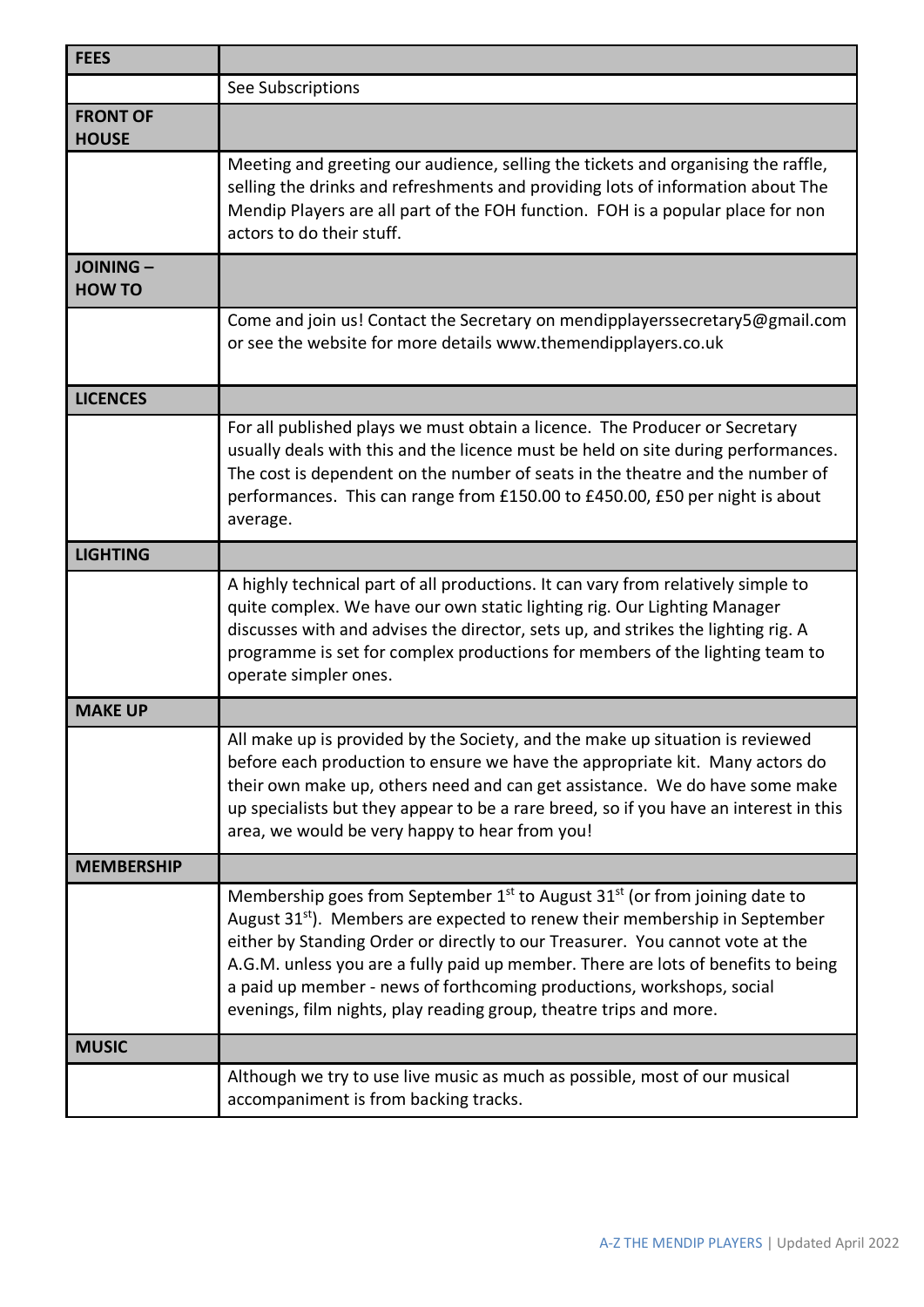| <b>NEWSLETTERS</b> |                                                                                                                                                                                                                                                                                                                                                                                                                                                                                                                                                                                                                                                                       |
|--------------------|-----------------------------------------------------------------------------------------------------------------------------------------------------------------------------------------------------------------------------------------------------------------------------------------------------------------------------------------------------------------------------------------------------------------------------------------------------------------------------------------------------------------------------------------------------------------------------------------------------------------------------------------------------------------------|
|                    | To keep our members abreast of forthcoming productions, comments, awards,<br>workshops and other news items the MP Newsletter is emailed to all. Created by<br>a member of the committee to ensure no one misses out on the latest news or<br>changes that could affect our society.                                                                                                                                                                                                                                                                                                                                                                                  |
| <b>NON-ACTORS</b>  |                                                                                                                                                                                                                                                                                                                                                                                                                                                                                                                                                                                                                                                                       |
|                    | Although any member who wishes to act is encouraged to do so, there are plenty<br>of opportunities to support productions in other ways, and such 'unseen'<br>activities are of course, essential for the success of every production. On joining,<br>new members are invited to indicate their interests - acting, producing, stage<br>management, set design, set building, lighting/sound, choreography, make up,<br>wardrobe, music, front of house, publicity. We have several members who have<br>no desire to be on stage but thoroughly enjoy being part of the support teams.<br>The Society relies very much on these highly competent and willing members. |
| <b>PAINTERS</b>    |                                                                                                                                                                                                                                                                                                                                                                                                                                                                                                                                                                                                                                                                       |
|                    | Painters both artistic and domestic, are always needed - don't hide your light<br>under a bushel if you can wield a brush - let us know!                                                                                                                                                                                                                                                                                                                                                                                                                                                                                                                              |
| <b>PANTO</b>       |                                                                                                                                                                                                                                                                                                                                                                                                                                                                                                                                                                                                                                                                       |
|                    | The annual Pantomime runs for at least 3 performances, usually in the first week<br>of February. It is our most popular show of the year and has had casts of up to 80,<br>ages range from 7 - 80! We have a healthy adult chorus and a younger<br>contingent which includes many local children, a few taking lead roles, the<br>majority in the chorus or dance ensembles. A large number of families are<br>involved, and many children receive their first taste of the theatre in this way.<br>Playing the Dame sees many of our male members eager to don the obligatory<br>frock and wig!                                                                      |
| <b>PLAYREADING</b> |                                                                                                                                                                                                                                                                                                                                                                                                                                                                                                                                                                                                                                                                       |
|                    | We are starting a new play reading group where we hope that our members can<br>socialise and read plays together. Hopefully this group will eventually have a<br>more pertinent function which is to suggest future productions! Watch this<br>space!                                                                                                                                                                                                                                                                                                                                                                                                                 |
| <b>PLAYS</b>       |                                                                                                                                                                                                                                                                                                                                                                                                                                                                                                                                                                                                                                                                       |
|                    | In most years three productions are staged including a pantomime. Generally the<br>plays are put on in July and September with the panto traditionally running in the<br>first week in February. The productions include comedies, serious classics, murder<br>mysteries, even a radio play or two! At the current time, plays are chosen by<br>prospective Directors and brought to the committee for approval. Suggestions<br>from the membership are always welcome and everything is considered (possibly<br>not 'Les Misérables' though!).                                                                                                                       |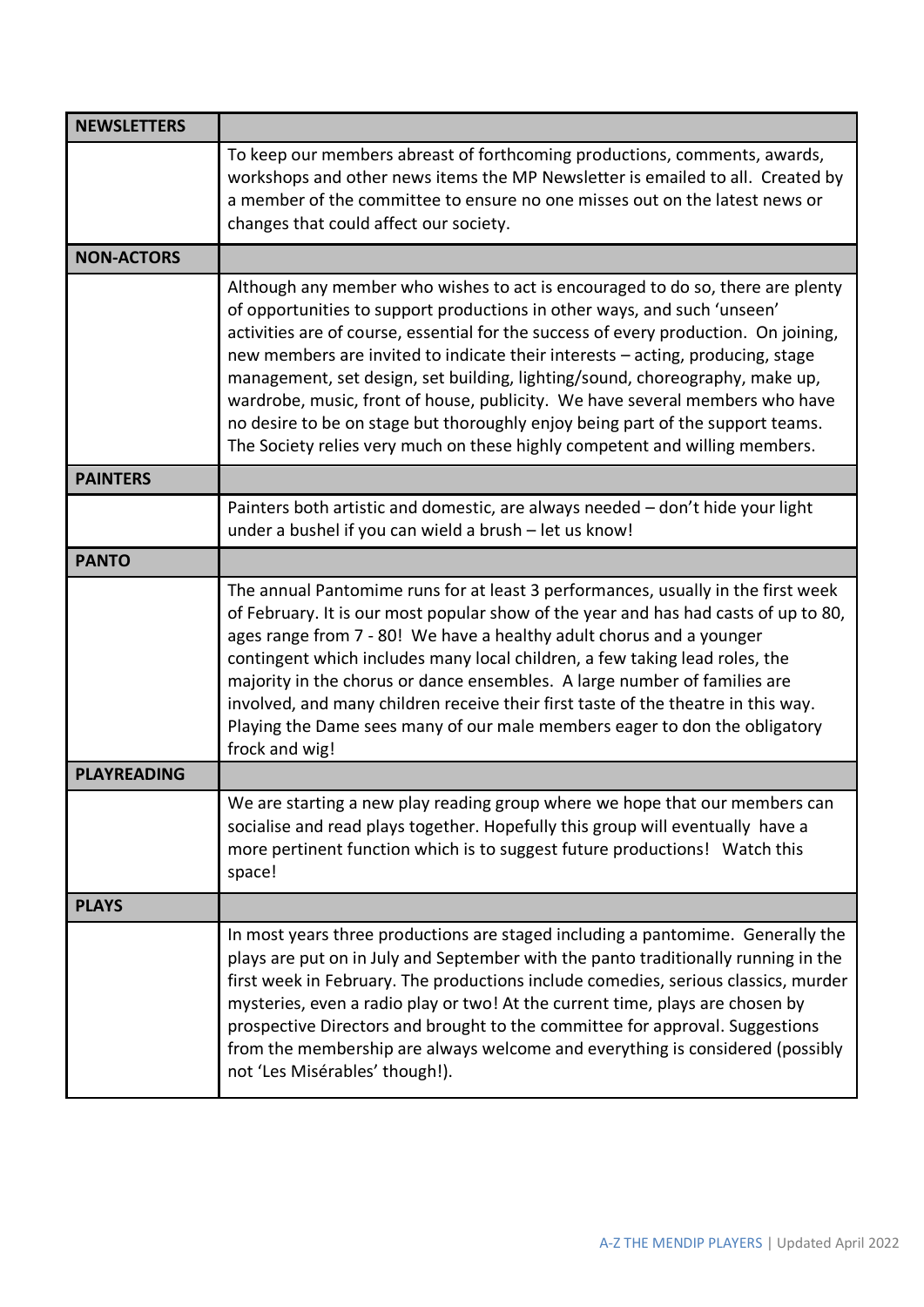| <b>PRODUCER</b>                   |                                                                                                                                                                                                                                                                                                                                                                                                                                                                                           |
|-----------------------------------|-------------------------------------------------------------------------------------------------------------------------------------------------------------------------------------------------------------------------------------------------------------------------------------------------------------------------------------------------------------------------------------------------------------------------------------------------------------------------------------------|
|                                   | The 'Producer' role in our Society is to make sure that everything happens as it<br>should. It's a co-ordinating function including such things as ensuring the play<br>licence has been applied for on time, liaising with outside agencies (the Hall for<br>example), checking that the production teams are on schedule etc. This enables<br>the Director to concentrate on the actors and getting the best performances out<br>of everyone. The Director and Producer work as a team. |
| <b>PRODUCTION</b><br><b>TEAMS</b> |                                                                                                                                                                                                                                                                                                                                                                                                                                                                                           |
|                                   | We are fortunate to have a wide range of production skills at our disposal. The<br>Mendip Players boasts set designers, carpenters, painters, seamstresses, sound<br>and light technicians with some amazing skills! However, new recruits to the<br>backstage team are needed all the time $-$ so if acting is not your scene how<br>about a spot of painting or sewing?                                                                                                                 |
| <b>PROGRAMMES</b>                 |                                                                                                                                                                                                                                                                                                                                                                                                                                                                                           |
|                                   | A programme is created for every production which not only identifies all those<br>involved but also details of the next one.                                                                                                                                                                                                                                                                                                                                                             |
| <b>PROMPT</b>                     |                                                                                                                                                                                                                                                                                                                                                                                                                                                                                           |
|                                   | Although actors are given adequate rehearsal time to become word perfect, and<br>are 'off books' several weeks before curtain up, a prompter is designated for<br>each production, for the final weeks of rehearsal and the actual performance.                                                                                                                                                                                                                                           |
| <b>PROPS</b>                      |                                                                                                                                                                                                                                                                                                                                                                                                                                                                                           |
|                                   | We have amassed an eclectic selection of props throughout the years however<br>we can always find what we need! For personal props, our Props Mistress can<br>sort everything out. For larger, stage props, we are lucky to have many hands-on<br>members who are creative and capable of making anything we need - from an<br>electric chair to Cinderella's pumpkin coach!                                                                                                              |
| <b>PUBLICITY</b>                  |                                                                                                                                                                                                                                                                                                                                                                                                                                                                                           |
|                                   | We have regular updates in the local newsletter. Pre-production fliers and<br>posters (designed be members) are distributed around the neighbourhood. We<br>have a healthy social media presence on Facebook (@themendipplayers) and<br>Instagram (@mendipplayersdrama). We are reviewed regularly in local<br>newspapers.                                                                                                                                                                |
| <b>REHEARSALS</b>                 |                                                                                                                                                                                                                                                                                                                                                                                                                                                                                           |
|                                   | We rehearse every Wednesday in the Memorial Hall Draycott. Nearer to<br>showtime, some actors like to get together at other times to go over scenes etc.<br>In the week of the production there will be a dress rehearsal and a technical<br>rehearsal on stage.                                                                                                                                                                                                                          |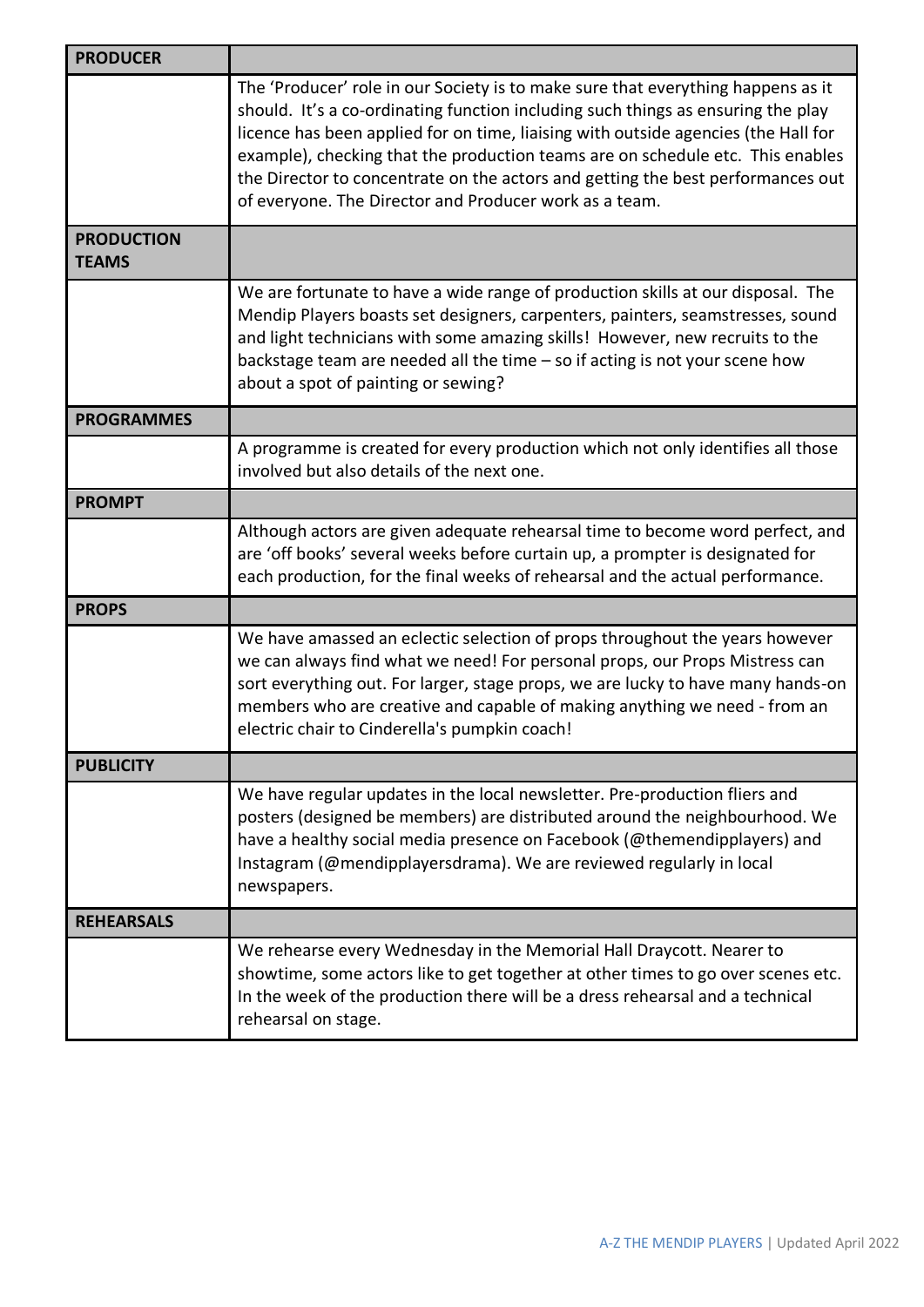| <b>SET BUILD/STRIKE</b>                 |                                                                                                                                                                                                                                                                                                                                                                                                                                                          |
|-----------------------------------------|----------------------------------------------------------------------------------------------------------------------------------------------------------------------------------------------------------------------------------------------------------------------------------------------------------------------------------------------------------------------------------------------------------------------------------------------------------|
|                                         | Setting up and taking down the set, ensuring it is safe and secure (no wobbles).<br>This usually has to be managed over a weekend and is co-ordinated by the Stage<br>Manager. The team of set builders is put together for each production. Striking<br>the set is getting it all down once the play has finished, returning the usable<br>stuff to our store and clearing and cleaning the stage.                                                      |
| <b>SET DESIGN &amp;</b><br><b>BUILD</b> |                                                                                                                                                                                                                                                                                                                                                                                                                                                          |
|                                         | Each production will have a Set Designer to create how the production will look<br>and decide which stage props will need to be made or sourced. The designer will<br>have read the play and discussed it with the Director. We are lucky to have<br>several members adept at using power tools and plenty of ingenuity to create<br>amazing things out of MDF. It is all hands on deck to build the set - usually a<br>couple of weeks before the show. |
| <b>SINGING</b>                          |                                                                                                                                                                                                                                                                                                                                                                                                                                                          |
|                                         | We don't do musicals although the annual Pantomime always involves lots of<br>singing. Good voices are always a bonus so if you can do more than just hold a<br>tune do join us.                                                                                                                                                                                                                                                                         |
| <b>SOCIALS</b>                          |                                                                                                                                                                                                                                                                                                                                                                                                                                                          |
|                                         | As a Society we are very friendly and sociable, we meet for drinks in the pub,<br>film evenings, get togethers at members' houses, theatre trips and the<br>Christmas party.                                                                                                                                                                                                                                                                             |
| <b>SOUND</b>                            |                                                                                                                                                                                                                                                                                                                                                                                                                                                          |
|                                         | A sound engineer is required for all productions and some members are skilled<br>in this particular discipline. Sound effects provide an added dimension to any<br>production so if you are of a technical turn of mind maybe this is for you.                                                                                                                                                                                                           |
| <b>STAGE</b><br><b>MANAGEMENT</b>       |                                                                                                                                                                                                                                                                                                                                                                                                                                                          |
|                                         | Each production will have an appointed Stage Manager who has the<br>responsibility to put together the crew and ensure the set is built, erected,<br>painted, moved and stored, the props are in place, there is a stage crew to<br>change scenery, pull curtains and operate off stage effects. The back stage team<br>report to the Stage Manager but everyone helps to put out and put away the<br>chairs!                                            |
| <b>STORAGE</b>                          |                                                                                                                                                                                                                                                                                                                                                                                                                                                          |
|                                         | We have a container which holds the larger set pieces, canvases, large props and<br>other bits and bobs. Upstairs at the Hall, we have secure locked built in<br>cupboards which hold our wardrobe, personal props and electrical<br>paraphernalia.                                                                                                                                                                                                      |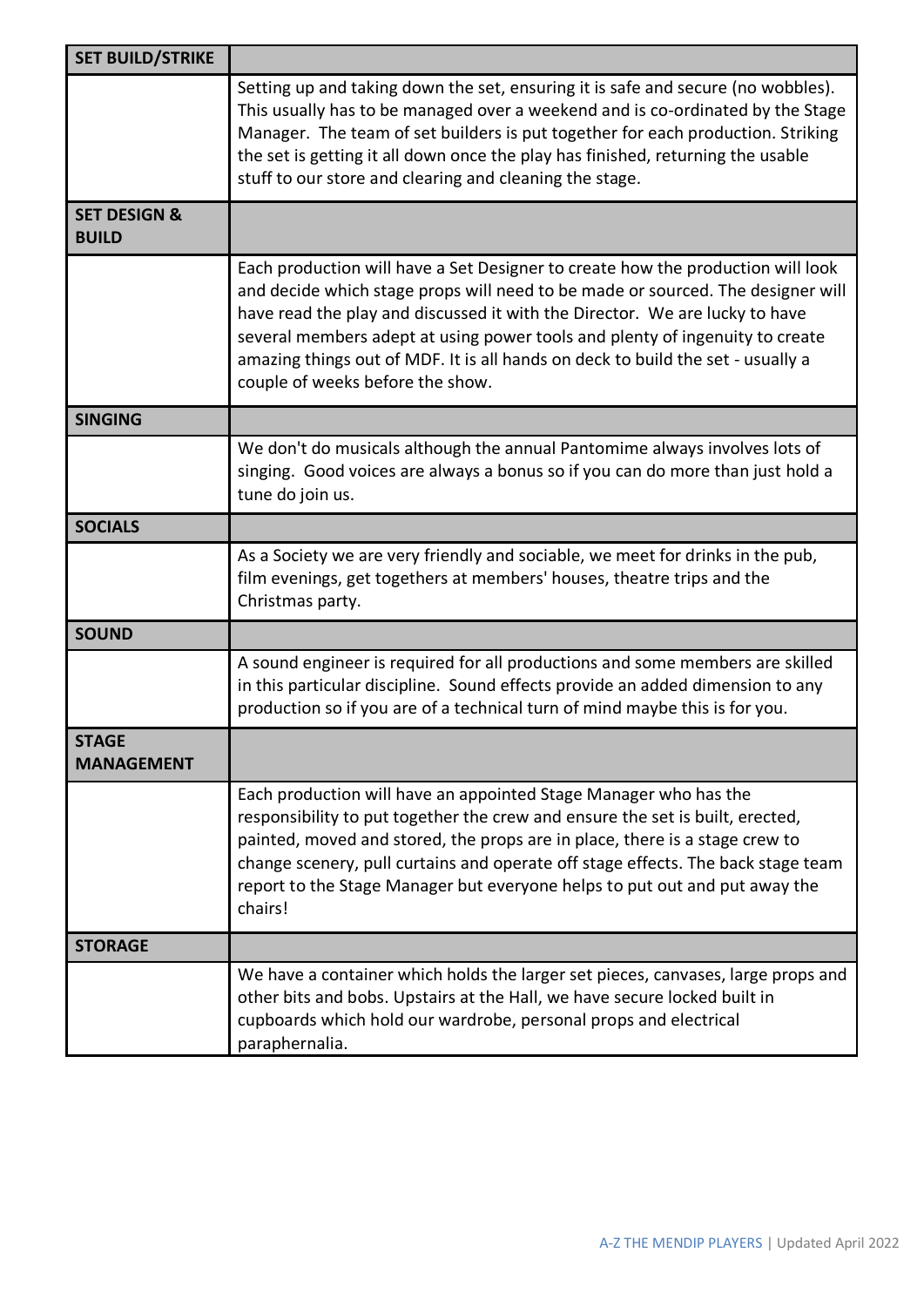| <b>SUBSCRIPTIONS</b> |                                                                                                                                                                                                                                                                                                       |
|----------------------|-------------------------------------------------------------------------------------------------------------------------------------------------------------------------------------------------------------------------------------------------------------------------------------------------------|
|                      | We have an annual membership subscription of £20 per adult, £10 for U18 or<br>those still in full time education. There are a number of options for families.<br>This is used to pay for the insurances we are required by law to have and fund<br>part of the rehearsal costs.                       |
| <b>SCRIPTS</b>       |                                                                                                                                                                                                                                                                                                       |
|                      | Most scripts are purchased from the publishers except when members write<br>their own. Members of the society are always happy to read through<br>prospective plays and offer advice if asked.                                                                                                        |
| <b>THEATRE TRIPS</b> |                                                                                                                                                                                                                                                                                                       |
|                      | We are pleased to support theatre trips organised by members. In the past<br>these have taken us to Wells, Bristol, Bath and London.                                                                                                                                                                  |
| <b>TICKETS</b>       |                                                                                                                                                                                                                                                                                                       |
|                      | Ticket prices are set between the Director and the Committee. Concessions are<br>available. Tickets are available from the Website and also at Draycott<br>Community Shop. The Pantomime tends to sell out quickly so we encourage<br>people to buy their tickets as early as possible!               |
| <b>UNDERSTUDIES</b>  |                                                                                                                                                                                                                                                                                                       |
|                      | It is not usual for understudies to be chosen when casting. In the absence of a<br>cast member on "the night", it is likely that the Director or Producer would<br>stand in.                                                                                                                          |
| <b>VENUE</b>         |                                                                                                                                                                                                                                                                                                       |
|                      | We rehearse and perform in the Memorial Hall, Draycott where we can seat<br>audiences of up to 150.                                                                                                                                                                                                   |
| <b>WARDROBE</b>      |                                                                                                                                                                                                                                                                                                       |
|                      | Our Wardrobe team is second to none! Whatever the era and however many<br>costumes are needed, we can rely on Wardrobe to kit us out appropriately<br>whether it be 30 mice costumes or Victorian London ladies! On the rare<br>occasion that we don't have or can't make a costume, we will hire in. |
| <b>WEBSITE</b>       |                                                                                                                                                                                                                                                                                                       |
|                      | Our website is managed by a society member. It holds information about the<br>society, galleries of past productions, details of how to join and our box office.<br>www.themendipplayers.co.uk                                                                                                        |
| <b>WORKSHOPS</b>     |                                                                                                                                                                                                                                                                                                       |
|                      | Workshops are held throughout the year to focus on a variety of skills from<br>characterisation to understanding a text to physicality in drama. Our Tech team<br>have lead workshops on lighting and sound. We welcome suggestions from our<br>members.                                              |